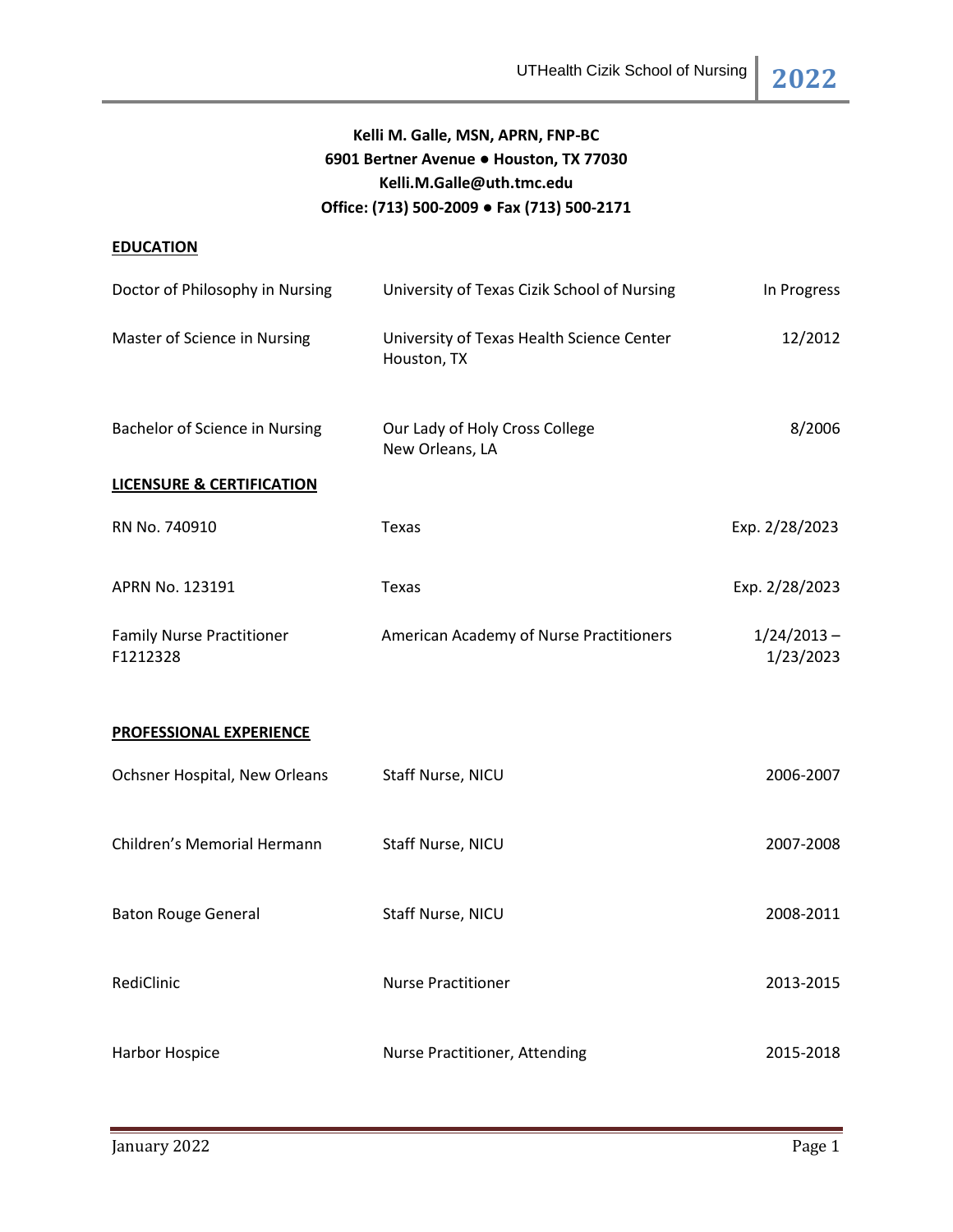| University of Texas<br>Cizik School of Nursing | Clinical Faculty, Adjunct    | Summer 2018            |
|------------------------------------------------|------------------------------|------------------------|
| University of Texas<br>Medical Branch          | Clinical Faculty, Adjunct    | Fall 2018 -<br>Current |
| University of Texas<br>Cizik School of Nursing | Instructor, Clinical Nursing | Fall 2018 -<br>Current |

## **Publications**

- Galle, K. (2012). *Burn and wound care template*. Unpublished internal document for Athena HER, RediClinic.
- Galle, K. (2012). *What is the relationship between head circumference and autism spectrum disorders among toddlers seen in primary care settings* (Unpublished master's thesis). University of Texas Health Science Center, Houston, TX.
- Galle, K. (2013). *Policy and procedure for administration of yellow fever vaccine.* Unpublished internal document, RediClinic.
- Galle, K. (2013). *Policy and procedure for administration of typhoid vaccine*. Unpublished internal document, RediClinic.
- Ahn, H., **Galle, K**., Mathis, K., Miao, H., Montero-Hernandez, S., Jackson, N., Ju, H., McCrackin, H., Goodwin C., Hargraves, A., Jain, B., Dinh, H., Abdul-Mooti, S., Park, L., & Pollonini, L. Feasibility and efficacy of remotely supervised cranial electrical stimulation for pain in older adults with knee osteoarthritis: A randomized controlled pilot study. Journal of Clinical Neuroscience (Impact Factor = 1.6)
- Ahn, H., Jackson, N., An, K., Filligim, R., Miao, H., Lee, M., Ko, J., **Galle, K**., & Lee, M. Relationship between acculturative stress and pain catastrophizing in Korean Americans. Journal of Immigrant and Minority Health. (Impact Factor = 1.8)
- Sorkpor, **Galle, K.,** Teixeira, A. L., Colpo, G. D., Ahn, B., Jackson, N., Miao, H., & Ahn, H. (2021). The Relationship Between Plasma BDNF and Pain in Older Adults With Knee Osteoarthritis. Biological Research for Nursing, 23(4), 629–636. (Impact Factor = 1.4)
- Galle, K. & Owen, C. P. (2022). Violence. In Nies, M. & McEwen, M. (Eds.), *Community/Public health nursing: Promoting the health of populations* (8<sup>th</sup> ed.). St. Louis: Elsevier.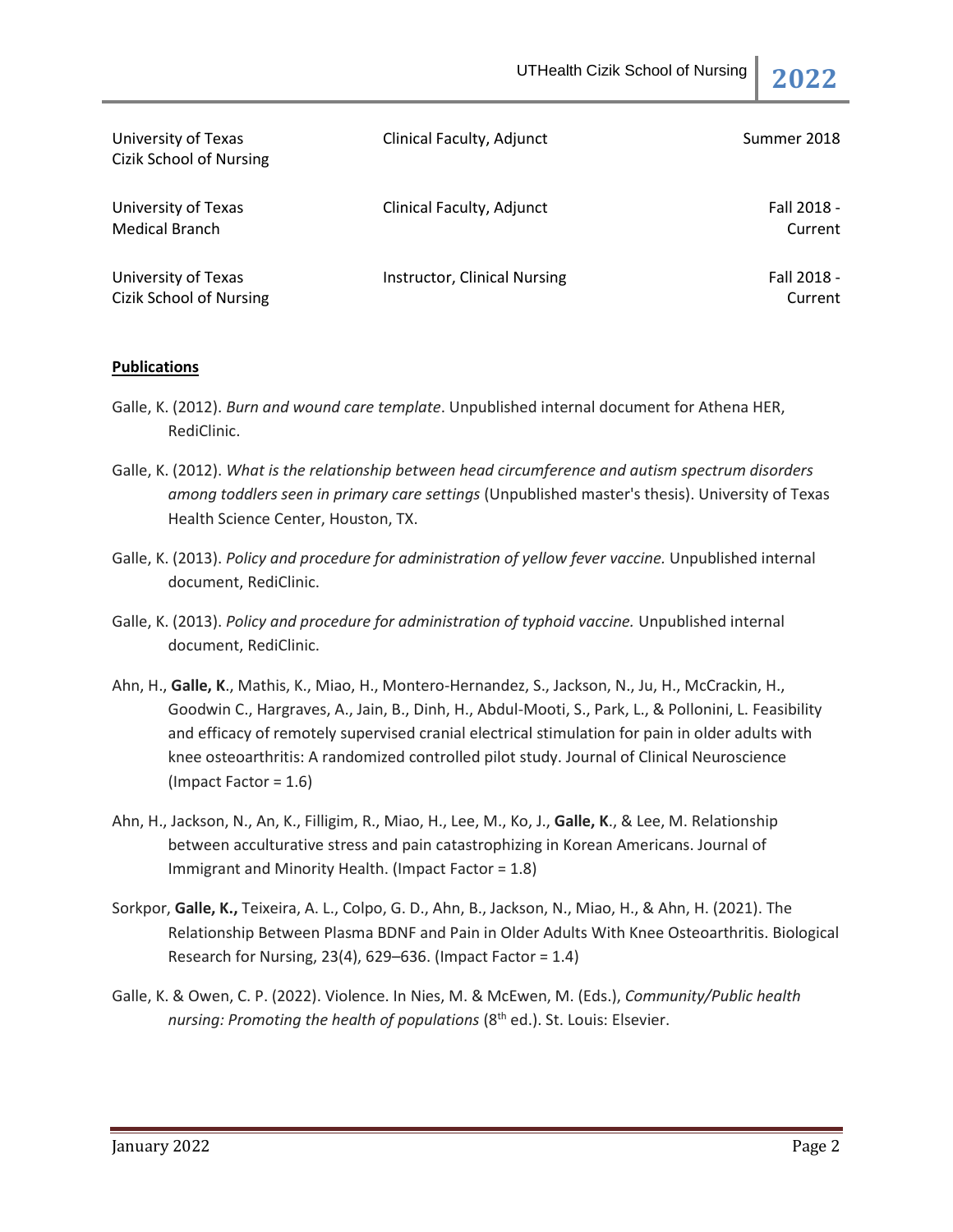### **Presentations**

Galle, K. (August, 2018). *Facilitating end of life discussions with patients and families.* Presented at UTHealth Cizik School of Nursing, Invitation for faculty candidacy.

### **Professional Memberships**

American Academy of Hospice & Palliative Medicine American Association of Nurse Practitioners Hospice & Palliative Nurses Association Houston Area Nurse Practitioners Sigma Theta Tau, Zeta Pi Chapter Texas Association of Nurse Practitioners

# **Institutional Service**

| Baccalaureate Admissions Committee, Member | 2018-current  |
|--------------------------------------------|---------------|
| Baccalaureate Council, Member              | 2018-current  |
| APG Committee, Member                      | 2019- current |
| Admissions Committee, Member               | 2020-current  |

### **Courses Taught**

| N6195B, Instructor              | University of Texas            | Summer, 2018 |
|---------------------------------|--------------------------------|--------------|
| <b>FNP Clinical II</b>          | <b>Cizik School of Nursing</b> |              |
| GNRS 5669, Instructor           | UTMB Health                    | Fall, 2018   |
| Intro to Primary Care of Adults | <b>School of Nursing</b>       |              |
| N3511, Instructor               | University of Texas            | Fall, 2018-  |
| <b>Health Assessment</b>        | <b>Cizik School of Nursing</b> | current      |